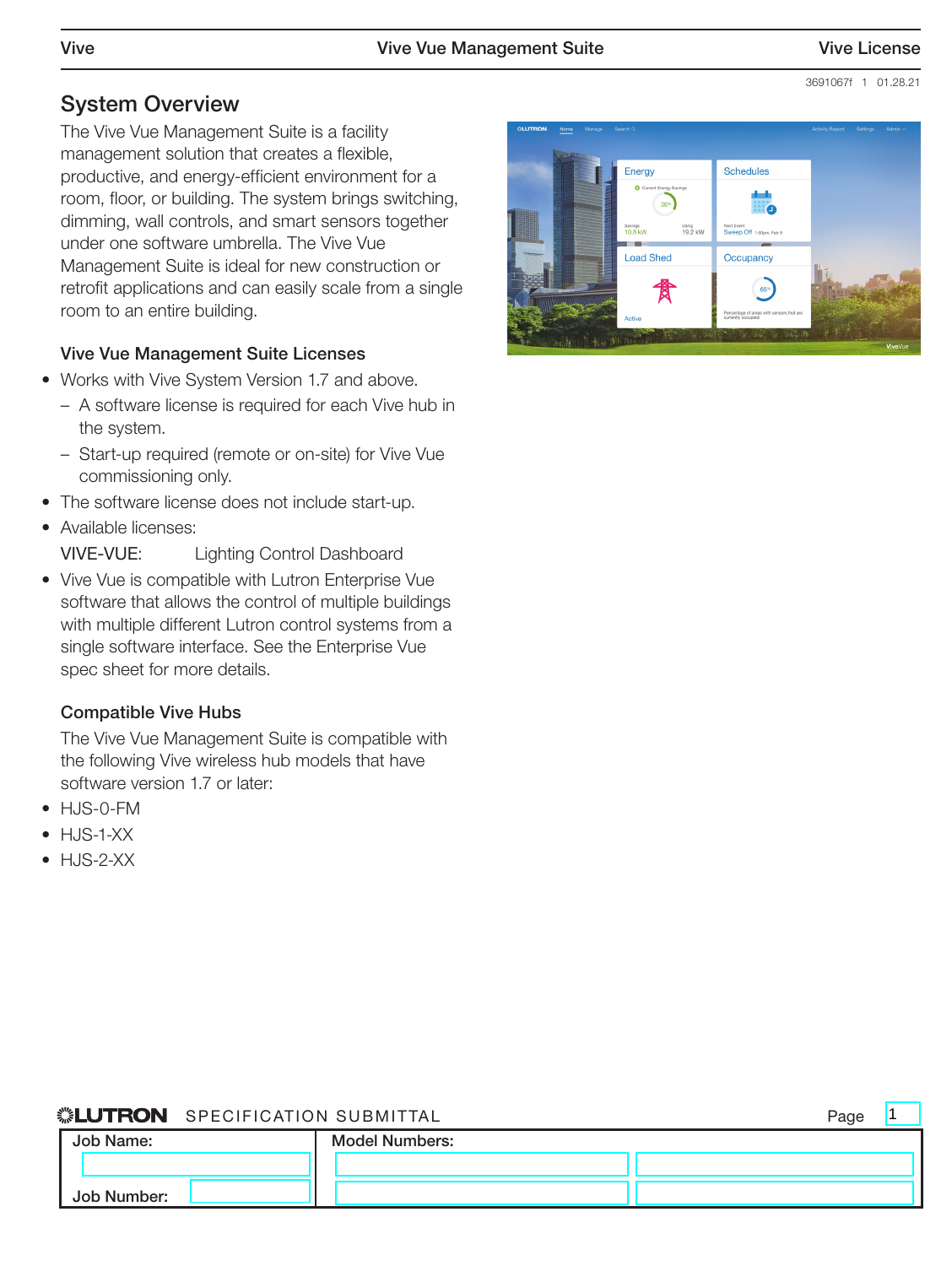$\overline{2}$ 

### Features

#### Navigation

- Navigate through areas using graphical floor plans.
- When a floorplan is not available, standard non-graphical navigation is used.
- See Floorplan Requirements section on page 4 for more details.

#### User Access

- Username and password required for user access.
- Users can be created with admin access or non-admin access.
- Supports multiple user accounts with configurable area access and permission levels per user.
- Supports up to 20 concurrent users and up to 10,000 user accounts.
- Supports user authentication against an LDAP server.

### Lighting Control

- Supports up to 100 Vive Hubs.
- Monitor current status of areas.
- Rename areas.
- Enable load shedding to respond to demand response events.
- Adjust area lighting levels.
- Access area and device settings to adjust functionality.

#### **Occupancy**

- View the occupancy status of areas that contain occupancy sensors.
- Access area and device settings to adjust functionality.

#### **Scheduling**

- Create and edit scheduled events.
- Events can be scheduled to occur at fixed times or relative to sunrise/sunset.

Note: Vue does not support custom fade rates. Device-level setting is not available in Vue; events can only be set by area-level.

#### Energy Management

• View energy and power usage graphs by system, floor, or area.

#### **ELLITRON** SPECIFICATION SUBMITTAL PAGE PAGE PAGE PAGE

| Job Name:   | <b>Model Numbers:</b> |  |
|-------------|-----------------------|--|
|             |                       |  |
| Job Number: |                       |  |

## System Requirements

- Vive System version 1.7 or later is required.
- Supports up to 1000 areas.
- Access to the Vive Vue software from multiple devices (e.g., laptops, desktops, tablets) on the network requires a Windows physical or virtual server (Q-Manager). See the following specifications for Q-Manager server requirements (to view online, click on the individual model numbers below):
	- [QS-A-CMP-SBO-0:](http://www.lutron.com/TechnicalDocumentLibrary/qs-a-cmp-sbo-0.pdf) Customer provided server
	- [QS-A-CMP-VSBO-0:](http://www.lutron.com/TechnicalDocumentLibrary/Virtual%20Server%20QS-A-CMP-VS-0.pdf) Customer provided virtual server
- Q-Manager does not require a connection to the Internet in order to use Vive Vue.
- For remote start-up, an Internet connection with secure remote access is required. To more quickly respond to any future service needs, Lutron highly recommends configuring remote access to the Q-Manager server.
- In order to use Vive Vue, Vive hubs should be configured with static IP addresses or with Reserved DHCP addresses.
- For more information on server and network configuration, see www.lutron.com/ViveVueITGuide

#### Protocols Enabled

- ICMP
- mDNS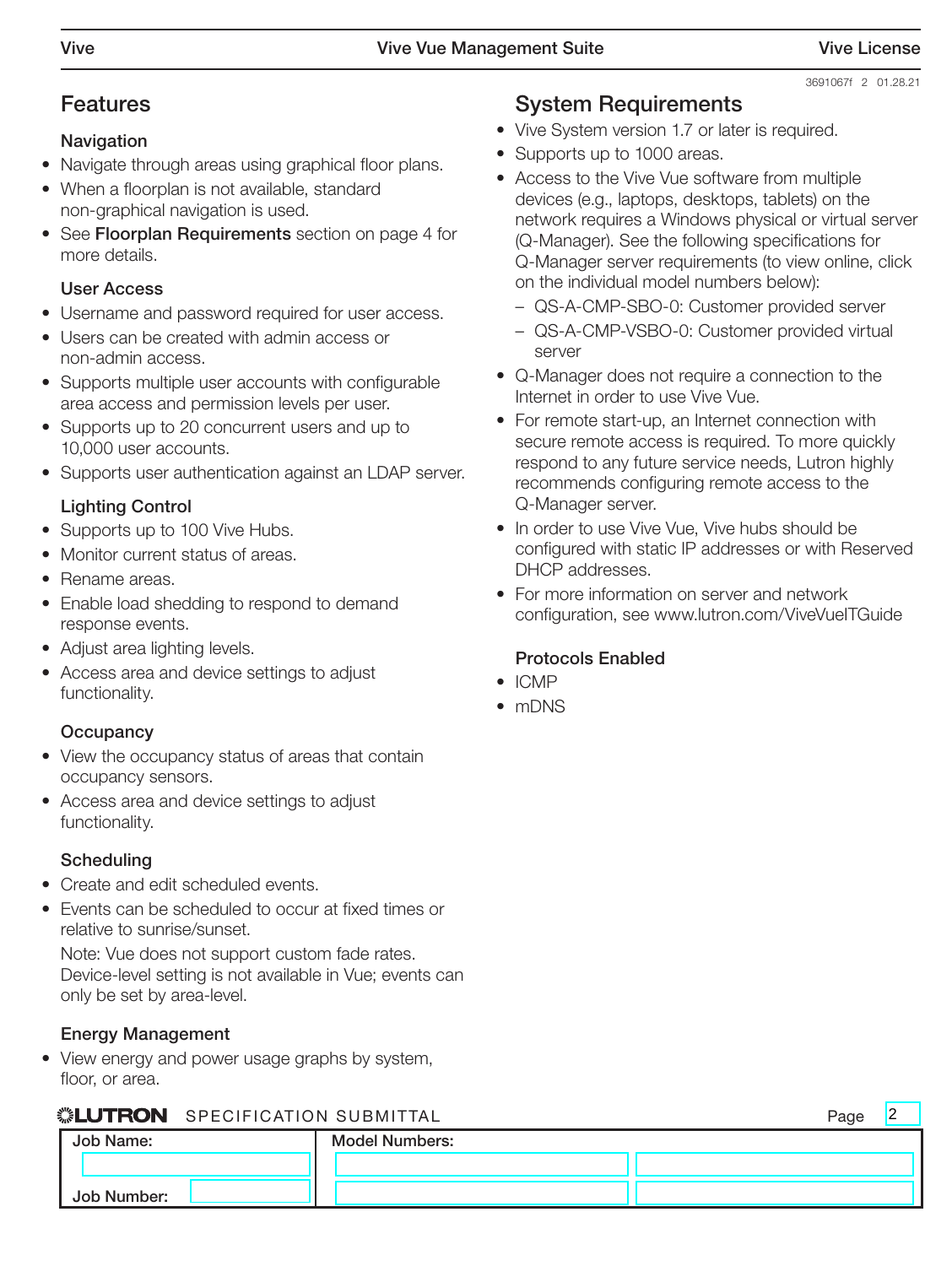$\overline{2}$ 

3691067f 3 01.28.21

# Browser Requirements for Vive Vue

- Vive Vue can be accessed on most devices running an HTML5 compliant browser.
- Recommended configurations:

| Device                                                                | <b>Browser</b>                         |
|-----------------------------------------------------------------------|----------------------------------------|
| iPad Air, iPad Mini 2+, or $\vert$ Safari (iOS 11 or 12)<br>liPad Pro |                                        |
| Windows®laptop,<br>desktop, or tablet                                 | Google Chrome® Version 49<br>or higher |

#### Ports Used

| <b>Traffic</b> | Port | <b>Type</b> | Connection | Description                                                    |
|----------------|------|-------------|------------|----------------------------------------------------------------|
| Outbound       | 80   | <b>TCP</b>  | Ethernet   | Used to access the<br>Vive Vue webpage                         |
|                | 443  | <b>TCP</b>  | Ethernet   | Used to access the<br>Vive Vue webpage                         |
|                | 5353 | <b>UDP</b>  | Ethernet   | Used to discover the<br>Vive Hub via mDNS                      |
| Inbound        | 80   | <b>TCP</b>  | Ethernet   | Used to discover the<br>Vive Hub when mDNS<br>is not available |
|                | 8081 | <b>TCP</b>  | Ethernet   | Used to communicate<br>with the Vive Vue server                |
|                | 8083 | <b>TCP</b>  | Ethernet   | Used to communicate<br>with the Vive Vue server                |
|                | 8444 | <b>TCP</b>  | Ethernet   | Used to communicate<br>with the Vive Vue server                |
|                | 5353 | <b>UDP</b>  | Ethernet   | Used to discover the<br>Vive Hub via mDNS                      |

Note: For ports used to access the Vive hub, see Lutron specification submittal 369902 at www.lutron.com

# Vive Vue Reporting Features

Vive Vue is able to log historical data and add the following capabilities to the Vive system:

- Logging of calculated or measured energy usage for lighting loads (depending on hardware). Check load control specification submittal for further details.
- Energy reports allow the user to gather historical information about the building's energy and power usage.
- Energy reports can show a comparison of cumulative energy used over a period of time for one or more areas in the system for up to 1000 areas.
	- Data is stored in 15 minute intervals for up to 2 years.
	- Data is stored in hourly intervals for up to 10 years (depends on configuration.
	- 15 minute interval energy data for last 6 months can be exported to CSV for all areas.

# Space Utilization Reports for Entire Building or Areas

Vive Vue is able to record and analyze occupancy sensor data and provide reports that allow facility teams to:

- Understand when and how often spaces are occupied.
- Maximize the usage of the existing floorspace by re-purposing unused spaces.
- Make smarter decisions on the types of spaces to add when expanding or re-purposing building real estate.
- Improve the efficiency of building operations (such as cleaning and maintenance) by scheduling activities during times of low occupancy.
- Track the percentage of areas with sensors that are currently occupied.
- View occupancy history using charts and bar graphs.
- Create custom occupancy history reports for selected areas, floors, etc.
- Filter data by working hours or non-working hours
- Define the time range of working hours.
- View space utilization data on the Vive Vue graphical floorplan.

#### **Specifications**

- The resolution of occupancy data is determined by the occupancy sensor timeout. Default occupancy sensor timeout values are:
	- Lutron Radio Powr Savr wireless XCT occupancy sensors – 15 minutes
	- Vive integral fixture sensors 15 minutes
	- PowPak fixture sensor 15 minutes

# **SELUTRON** SPECIFICATION SUBMITTAL **Page** Page

| .LUITUTTI OI LUITIUATIUN UUDIMITIAL |                       |  |  |
|-------------------------------------|-----------------------|--|--|
| Job Name:                           | <b>Model Numbers:</b> |  |  |
|                                     |                       |  |  |
| Job Number:                         |                       |  |  |